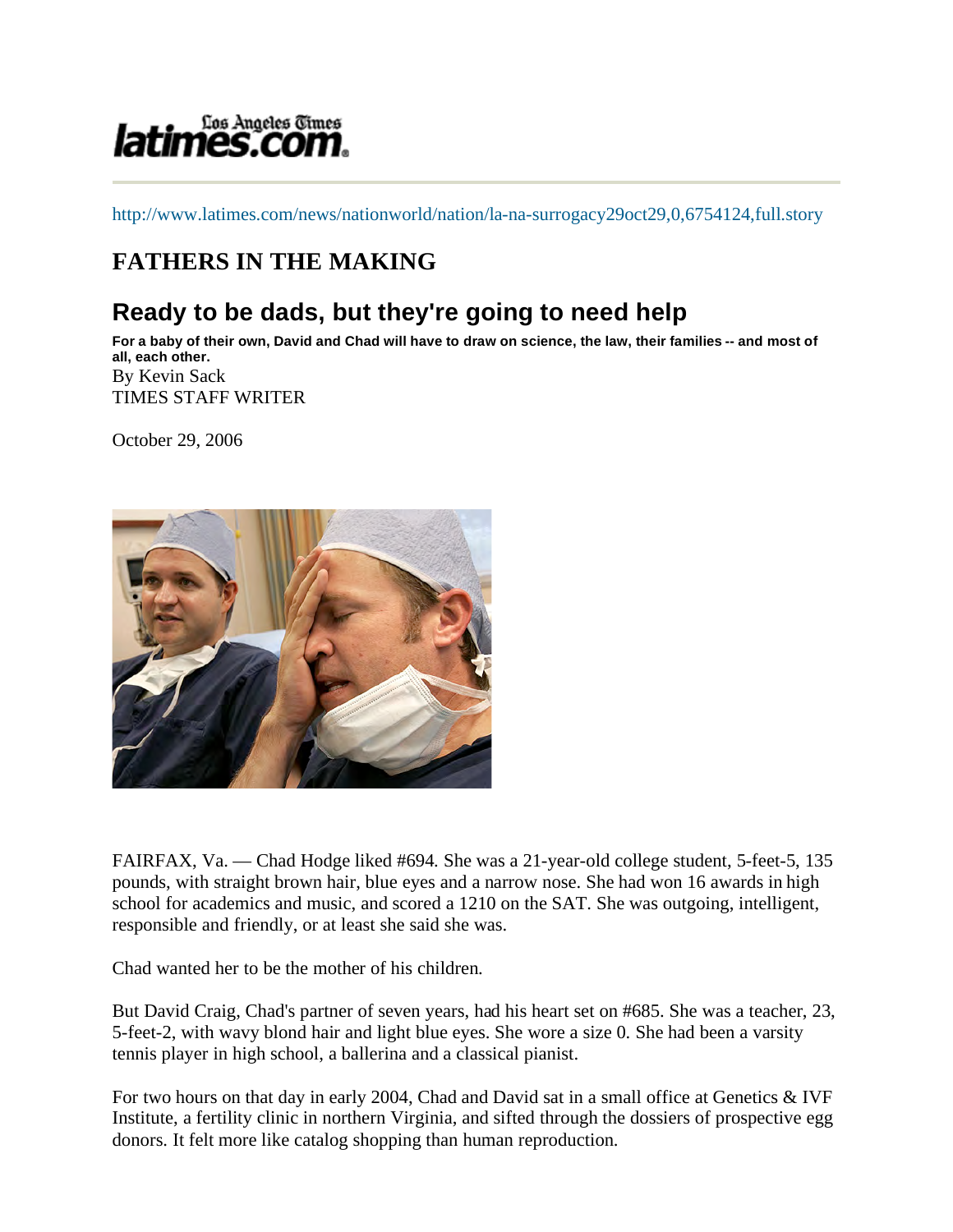The previous fall, they had decided to have a child through a gestational surrogacy arrangement. They would pay one woman to provide her eggs and then, after fertilizing them in vitro with their sperm, pay another woman to carry the resulting embryos to term.

It was a quest that would take them to the frontiers of medicine, bioethics, technology and the law, as well as to the front lines of the culture wars.

They had considered adoption, but Chad, 33, and David, 35, wanted to participate more fully in the process of bringing a child into the world. They longed to see the first ultrasonic images of a tiny pumping heart and even to provide coaching in the maternity ward, just like straight fathers.

They also hoped to exert some control over their child's genetic makeup, and to create a biological link across the generations. Over the last decade, science and society had conspired to make it all possible.

Rather than creating a life in the privacy of a bedroom, Chad and David would plot this conception in law offices, doctors' suites and Internet chat rooms. It would take a village to manufacture their child.

A weak link at any point — the egg donor, the surrogate, the lawyers, doctors or embryologists — could mean emotional devastation, at considerable expense. Chad and David were braced to spend upwards of \$100,000, much of it borrowed, with no assurance of success. In the young field of in vitro fertilization, which had produced its first baby only in 1978, heartbreak often preceded happiness.

Hoping to keep the genetics within their families, Chad and David had first approached their sisters about donating eggs. But Chad's sister and her husband had not wanted to interrupt their own baby-making timetable. And tests suggested that David's 37-year-old sister, at three years past the usual age limit for egg donors, might be a risky bet.

That left few options but to shop the open market for half of the genetic material that would determine their child's appearance, aptitude and health. All they would have to go on would be the responses to a 10-page questionnaire, a couple of pictures and a brief audiotape.

The egg donors in the clinic's database commanded a \$5,000 fee, the maximum recommended by the American Society for Reproductive Medicine. Because state laws barred the sale of human tissue, contracts would assert that the donor was being paid not for her eggs, but for her time and trouble, including weeks of daily hormone injections.

The parties would remain anonymous to each other, minimizing any risk that the egg donor might someday stake a claim to the child. Though that anonymity would afford Chad and David a measure of protection, it also meant there would be little way to verify the donor's representations, from her genetic history to her SAT scores.

David shook his head as he turned the pages. "This is so 'Twilight Zone,' " he said. "I mean, these are people. This isn't what shirt am I going to buy."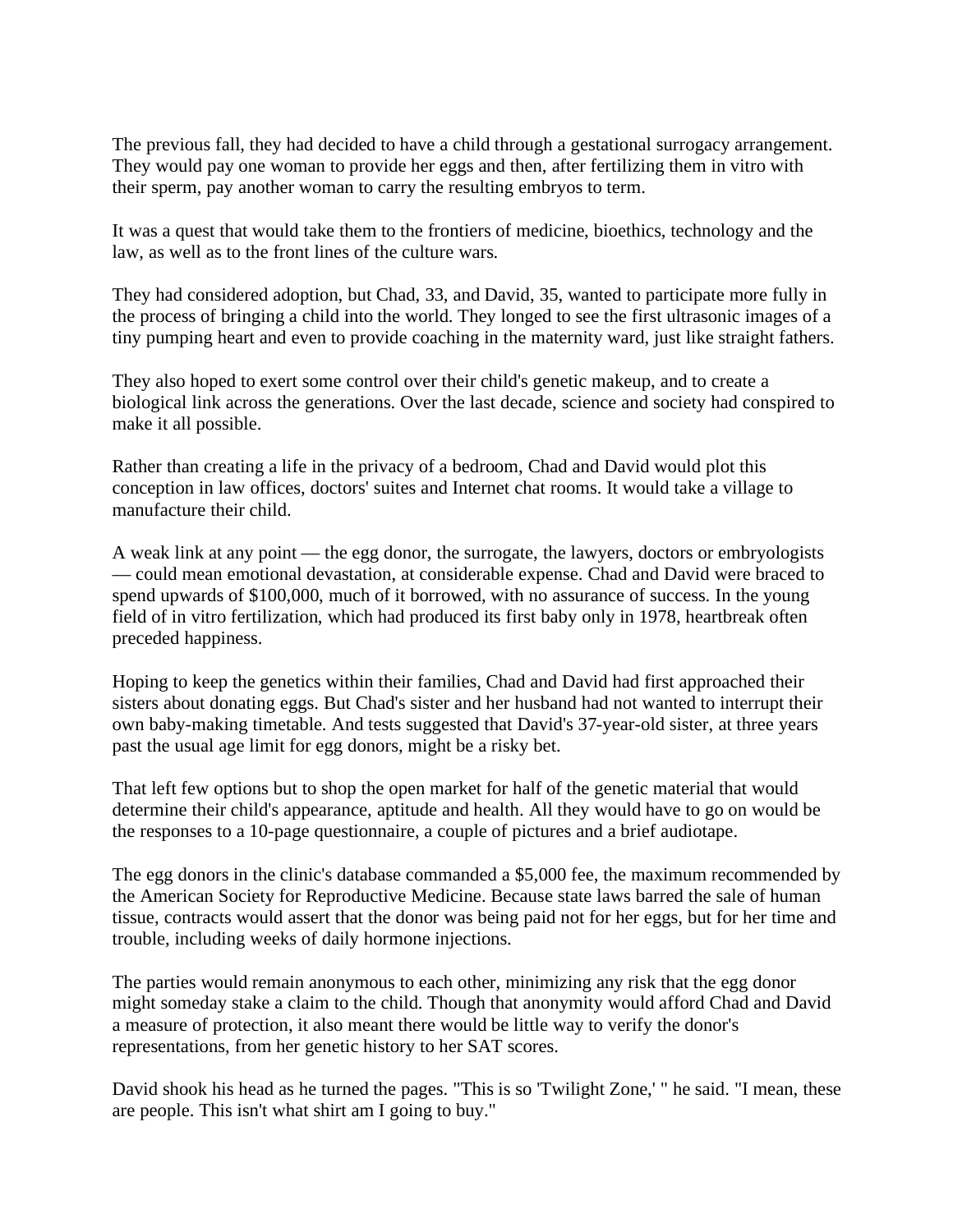"We're not doing this because we want to," Chad said. "Our options are limited."

In their profiles, egg donors had been asked to describe every imaginable trait, down to the contour of their hairlines (straight, slight curve, or widow's peak) and the flare of their nostrils (small, average or wide). Medical histories, from heart disease to handedness, were required going back three generations. Did anyone in the family have clubfoot? How about psoriasis? The donors were even asked their favorite colors, movies and songs.

Chad and David had ideas about what they wanted. For weeks, they had evaluated virtually any woman who entered their field of view. One night, when David met friends at a Georgetown bar, a striking woman with olive skin and dark eyes asked him to dance. When he later told Chad how flattering it had been, Chad could only ask: "Do you think she would be our egg donor?"

If possible, Chad and David wanted their child to resemble them — white, with blue or green eyes and blond or light brown hair — so that regardless of which was the biological father, the child might seem a mixture of both. They flipped past the portfolios of black and Asian women, and crossed off anyone with a family history of significant genetic disease.

Among those remaining, they looked for educational achievement and an outgoing personality. They scribbled notes on yellow Post-its about whether the women had donated previously and whether a pregnancy had resulted.

Each file included a baby picture. Once Chad and David narrowed their choices to six, they were allowed to view adult photographs. They didn't want to consider appearance at the exclusion of all else, but they couldn't deny, in the privacy of that room, that it mattered.

"You can't ignore it," David said. "I mean, who wants an ugly child?"

"David, some people would be happy with that," Chad scolded.

"But I mean, if you get to pick, what would be the best-case scenario? We're not a normal couple, so, yeah, we would be happy with anything we get. But when you get to choose … "

It was the adult photo that sealed the deal for #685. They listed her first, followed by #694 and #662.

The clinic then informed them that all three donors had a waiting list. It could be months before any of their choices became available.

#### **Yearning for fatherhood**

When Chad came of age and grudgingly accepted that he wasn't like other boys in his south Georgia town, one regret stood out among others: In the 1980s, it was all but inconceivable that homosexual couples could have children. Not only was it biologically implausible, but to folks in Valdosta the very notion would have seemed as appropriate as wearing a bathrobe to the First Baptist Church.

Slightly built and short for his age, Chad had always had a way with children. He doted on his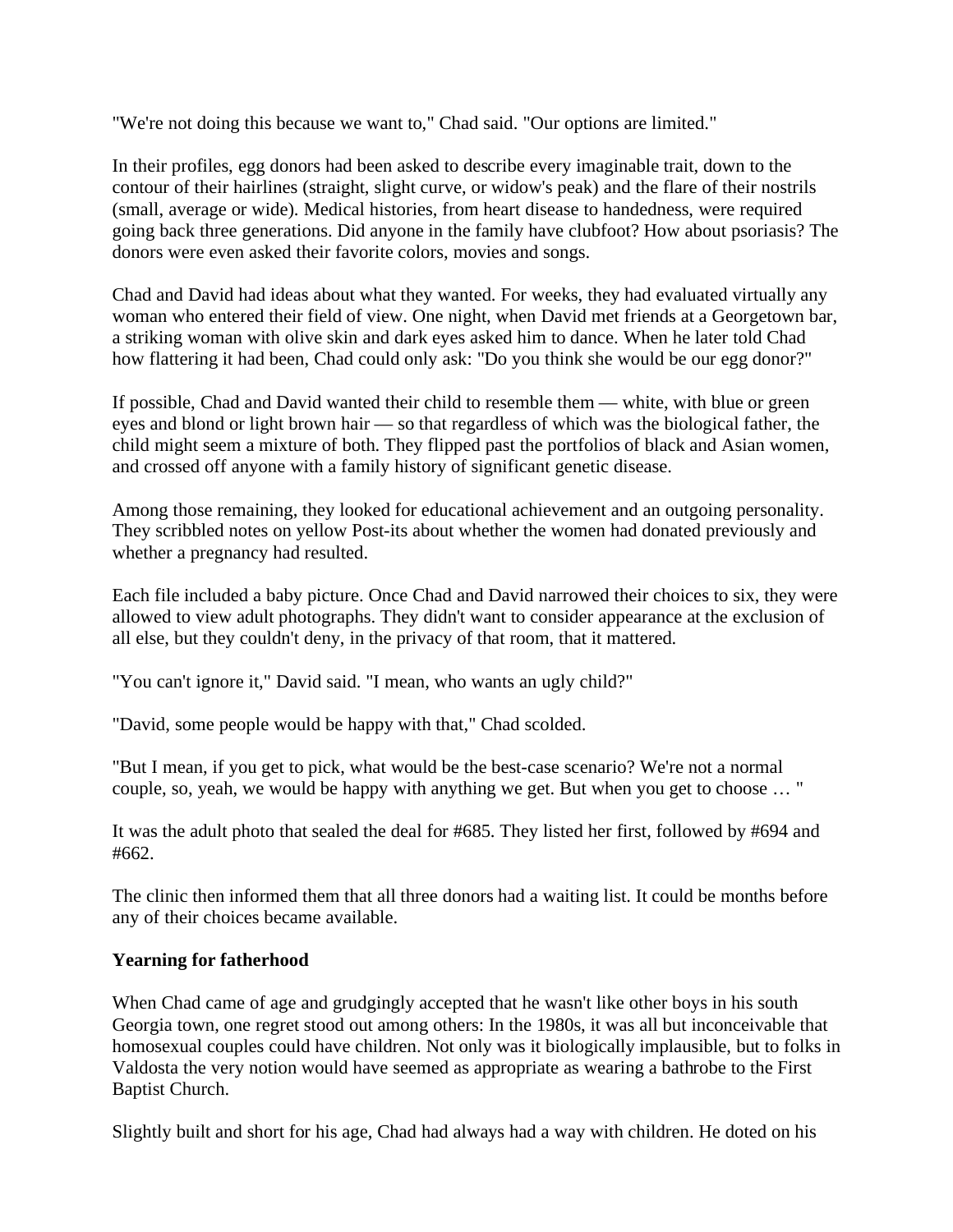younger sister, braiding her hair and playing with her Barbies. His mother's friends competed for his baby-sitting services, impressed that he organized parties for their kids when simply tucking them in would have sufficed. He had always assumed he would have children of his own.

"It was a life I had always been told I would have," Chad said. "I loved being around kids. I loved it. And I didn't think I could have kids at all, unless I pretended I was straight and got married, just for the sake of having kids."

Once he came out, while attending the University of Georgia, his mother wrote him a series of tormented letters. She had convinced herself that he would die of AIDS, and that he would burn in hell. She told him it was as if he had died.

Debbie Young, who had divorced Chad's father when he was 6, now says she didn't mean that literally. "But my expectations, or what I wanted — him being married and having a family that had died," she said. "I had to go back and rebuild something else. And I really didn't have an easy time of it until he met David."

Chad was introduced to David Craig, a gregarious and self-possessed North Carolinian, on April 25, 1997, at a gay bar in Atlanta. Both were living there at the time, with Chad working as a software engineer and David selling carpet while trying to build an interior design business.

They took to the dance floor that night as if in a bubble, then moved to the parking lot for a more private conversation. When Chad's roommate interrupted to announce he was ready to leave, David tossed him a pack of cigarettes. "Here," he said, "go somewhere and smoke these." The roommate complied.

Five years later, turned out in tuxedos and surrounded by beaming relatives, the two men pledged their devotion to each other in a civil union ceremony at an elegant resort in Vermont.



By the time they met, Chad had learned that lesbians — and a smaller number of gay men were starting to adopt. "Maybe I could do that," he thought, and shared his hopes with David.

But for gay men, adopting domestically often meant accepting the most traumatized children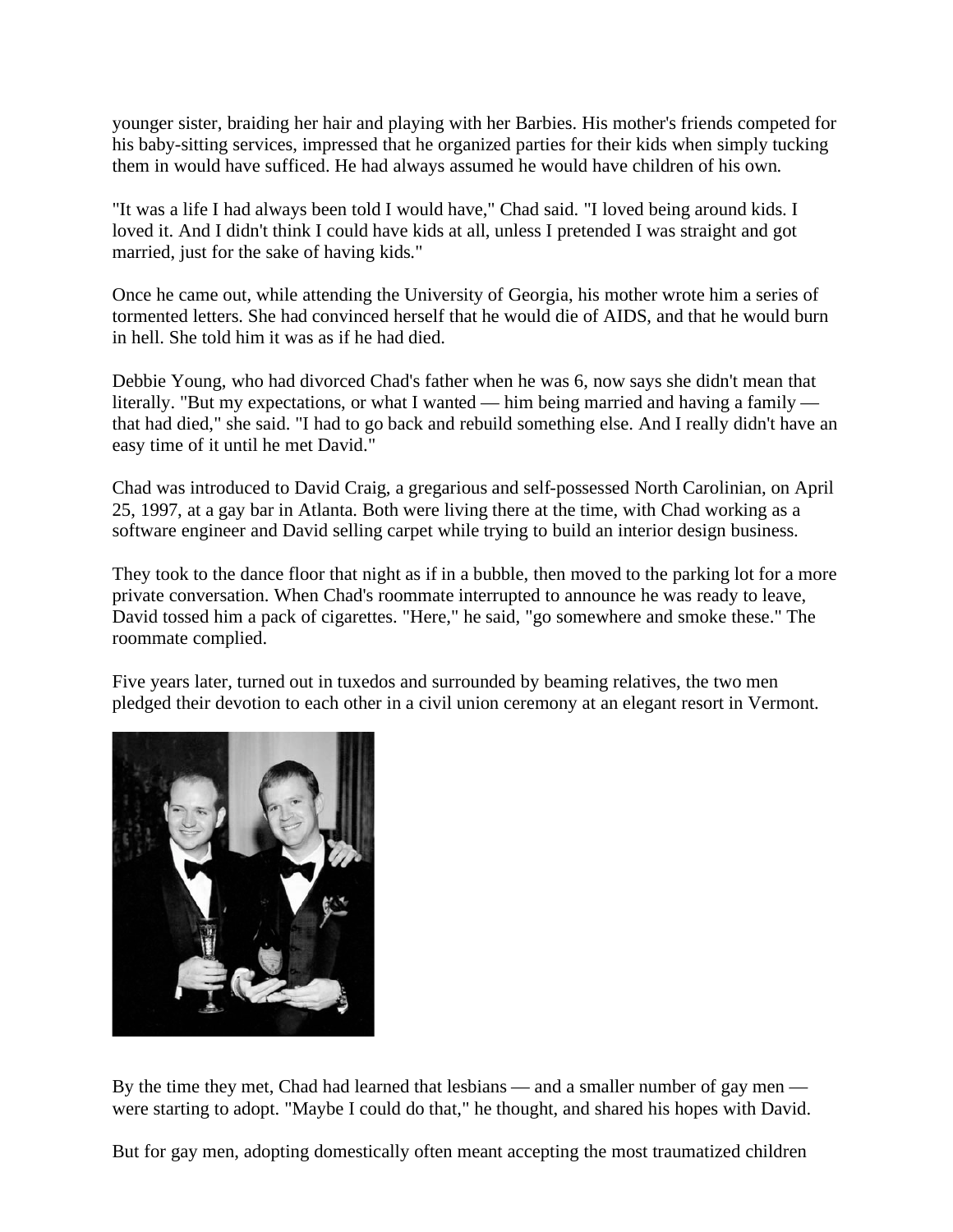available. International adoptions often required trips to Asia or Latin America, mounds of intrusive paperwork, and a measure of deceit about sexual orientation. Chad and David felt strongly that the process of having a child should publicly affirm their love for each other, not closet it.

Chad was intrigued, therefore, when he discovered surrogacy on the Internet. He liked that creating their own child would give them more control. They could handpick their children's DNA and insist on high standards of prenatal care. They could aim for twins by transferring more than one embryo, perhaps completing their family in a single transaction.

Chad also learned that the process was prohibitively expensive, almost twice as much as the typical adoption. It required carefully drawn contracts to guarantee that neither the egg donor nor the surrogate could claim parental rights. After birth, the biological father's partner would have to petition the courts for shared parental rights through a filing known as a second-parent adoption.

"You have to really want a baby very badly to do it this way," Chad said.

His first challenge would be convincing David to join him.

David had long held a theoretical interest in fatherhood. Like Chad, his parents had divorced when he was young and he had been raised primarily by his mother. His father, an insurance salesman who traveled frequently, tended to cancel visitation dates at the last minute.

Once David accepted that he was gay, he realized he would never have the chance to be the kind of father he wished he'd had himself.

"It was sad, but the only option was to live a lie," he said. "And I kind of went back and forth. Could I be abstinent? Could I change? If somebody said I could take a pill that would make me straight, would I? Those first couple of years I would have taken a whole bottle."

Yet David felt he could live without children if he had to, finding contentment in work and travel and relationships. And belongings.

By the time he was a teenager, David had developed an eye for fine things and an acquisitive streak that bordered on conspicuous consumption. Even then, his tastes ran to designer labels and rich fabrics, the forebears of the Armani suits and cashmere coats that would later line his closet. His best friend in high school, Evin Somerstein, recalled that while he wanted an Atari video game for his 16th birthday, "David wanted an armoire."

David's materialism made friends roll their eyes. But beneath the Neiman Marcus veneer they found a razor intellect, a generous heart, an optimistic spirit, and an almost effortless charm. By the time David came to grips with his sexuality, a lacerating tongue had mellowed into a quick and often wickedly entertaining wit.

From the outset, Chad and David seemed perfect complements. David grounded Chad, and made him more secure. Chad softened David, and made him more sensitive.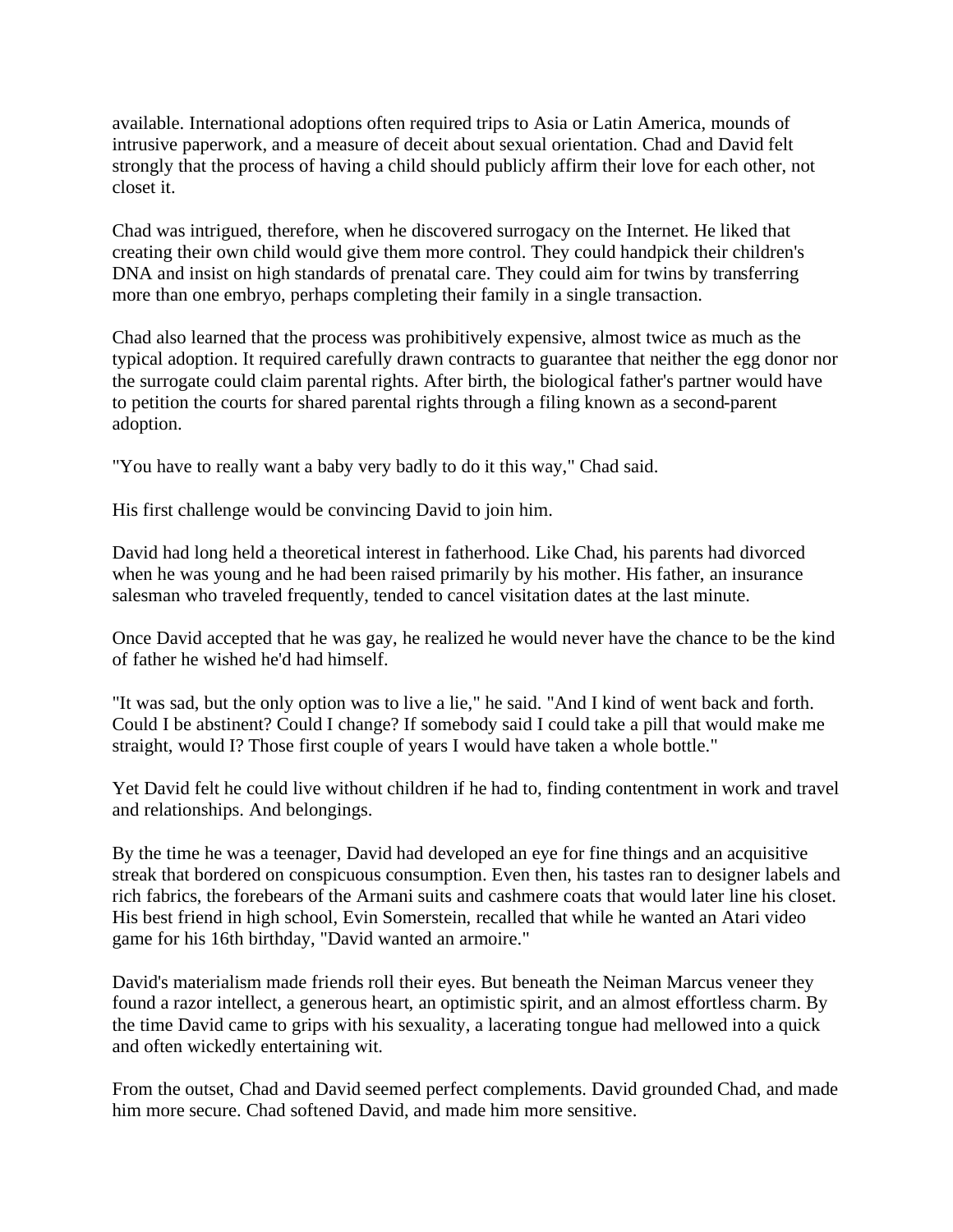Straight friends found their emerging relationship a revelation. "It was the first time they realized that homosexuality was not just about sex," Somerstein said, "that these were two guys who loved each other."

#### **Assisted reproduction**

It wasn't until Chad and David went to couples counseling in 2001 that David revealed he had serious reservations about being a parent. He liked their life as it was, he said, and he wasn't convinced he was the nurturing kind.

He worried that having two good fathers might, in the end, be just as unfair as having one inadequate one. And he questioned the wisdom of doing this in the South. Would their children get picked on? Would they forever resent their gay fathers?

"We want the life experience of having kids," he told Chad, "but are we going to deny them the life experience of having a mother?"

Chad agreed that their children would have a different upbringing. "But will it be bad, or will they suffer because of it?" he asked. "I think absolutely not." He let David know how important this was to him. "Your relationship with a child is unlike anything you'll ever have with any other person," he said. "I just can't imagine dying without having the experience."

The therapist told David that the research to date had found little evidence that children of gay parents faced particular adjustment problems. In their case, she said, there would be loving grandmothers and aunts to serve as female role models.

David's concerns gradually melted away. "I just decided they could do a hell of a lot worse," he said. "A lot of people in much worse environments raise children and they don't all turn out to be ax murderers."

Chad knew their motives might be seen as self-indulgent. But that didn't make them bad people, he argued, or devalue the love they would give their children.

Unlike the hundreds of thousands of unwanted children conceived each year by straight couples, theirs would be the product of planning and intent. Now that the technology existed, they asked themselves, why shouldn't gay men have the same right as straight people to produce a genetic heir? All they lacked were eggs and a womb. As it turned out, they could buy the first and lease the second.

Their financial condition improved markedly when Chad took a series of high-paying jobs related to a military software contract in 2002 and 2003, prompting them to move to Washington, D.C. David decided to make a go of it as a full-time designer.

They settled in to an elegant center-hall colonial in northwest Washington. As David appointed the house with European antiques, Chad began stacking textbooks about in vitro fertilization on his bedside table. He became a regular reader of Surrogate Mothers Online, a website with a lively forum for gay and lesbian families. He kept the television tuned to the Discovery Health channel for shows like "Babies: Special Delivery."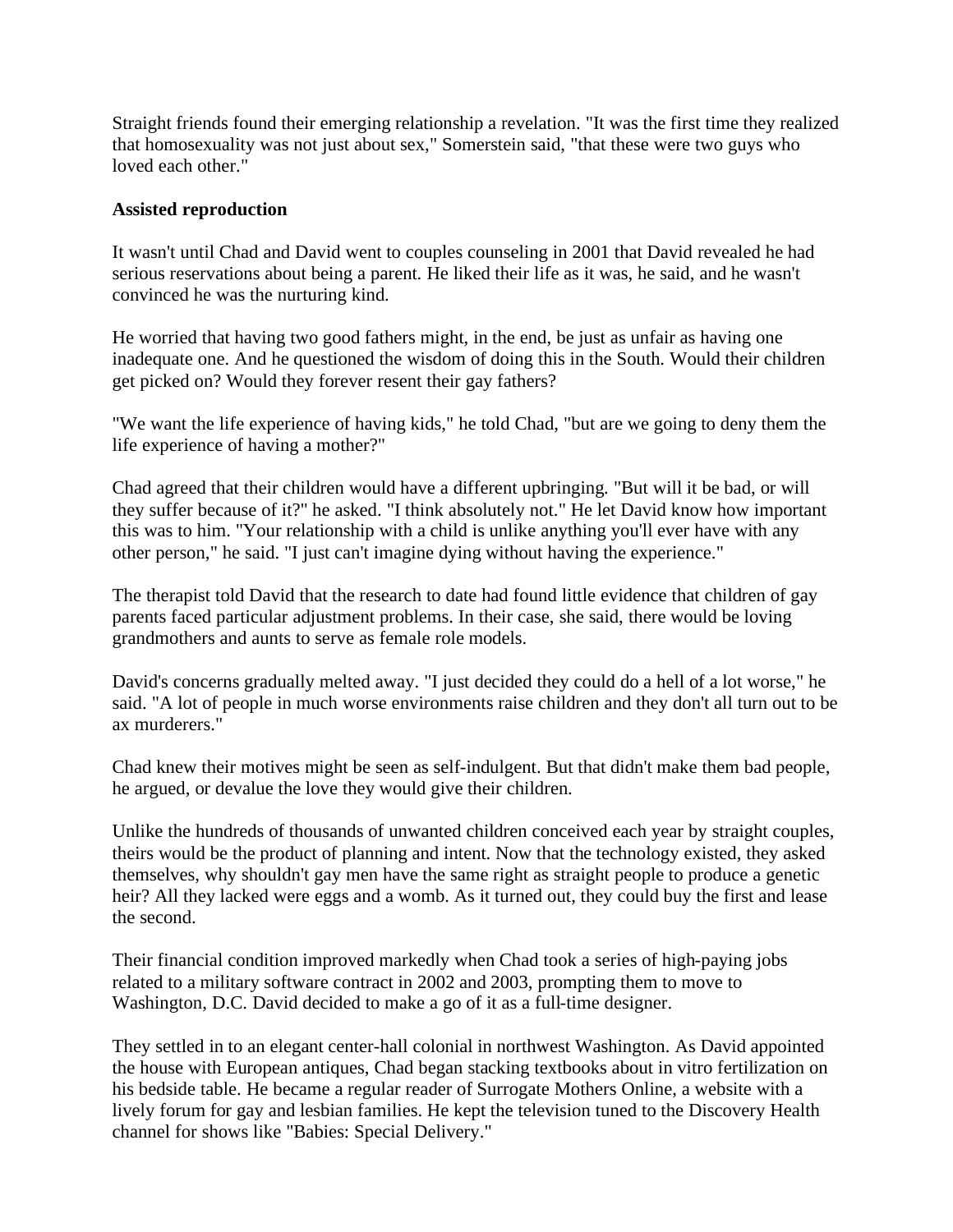Chad learned that the \$3-billion fertility industry now accounted for 1 of every 100 births in America. The number of assisted reproductive technology cycles performed in the U.S. had more than doubled since 1995, according to the U.S. Centers for Disease Control and Prevention.

Infertile heterosexual couples had been using surrogates since shortly after England's Louise Brown became the world's first test-tube baby in 1978. Most of the early pregnancies were socalled "traditional surrogacies," in which a woman, using her own eggs, was inseminated and delivered a baby on behalf of the biological father and his wife.

But a series of sensational custody battles, starting with the 1988 Baby M case in New Jersey, exposed the legal risks inherent when the carrier was also the genetic mother. That led many lawyers to encourage their clients to pursue gestational surrogacy instead.

In those arrangements, the egg donor would never have a chance to bond with the child in utero. Indeed, the donor and the parents need never even know each other's names. The surrogate, meanwhile, could make no claim of a biological relationship with the child she had carried.

There were still substantial obstacles for gay men. More than half of all fertility clinics refused to take them as patients, according to a recent study, though the vast majority did accept lesbians. Four states — Florida, Michigan, Mississippi and Utah — either explicitly or effectively banned adoption by gay couples, and similar proposals were under consideration elsewhere.

In most states, however, surrogacy arrangements involving gays existed in a legal Wild West where reproductive technology was rapidly outpacing the law. There were few definitive court rulings establishing parental rights. Judicial precedents varied not only state to state, but county to county. Time and again, judges had been asked to make Solomonic custody decisions, often redefining parenthood in the process.

There is no census of how many children gay men have produced this way. But surrogacy businesses around the country report that their gay clientele has grown exponentially over the last five years.

One of them, Los Angeles-based Growing Generations, is celebrating its 10th anniversary as the first agency dedicated exclusively to matching gays and lesbians with egg donors and surrogates. The firm, which attracts 15 to 20 new clients a month, has engineered the delivery of more than 300 babies, at prices that can reach \$120,000, according to Stuart Miller, its chief executive. Increasingly, he said, the parents of gay men are helping to foot the bill, investing in grandchildren they'd assumed they would never have.

#### **Finding a surrogate**

One of those who recognized the market potential of gay men and surrogacy was Diane S. Hinson, a Harvard-educated lawyer in northern Virginia. When Hinson founded Creative Family Connections in 2002 as a one-stop shop for assisted reproduction, she promoted her services assiduously to gay men.

She filled her brochures with pictures of men bottle-feeding babies and walking their children to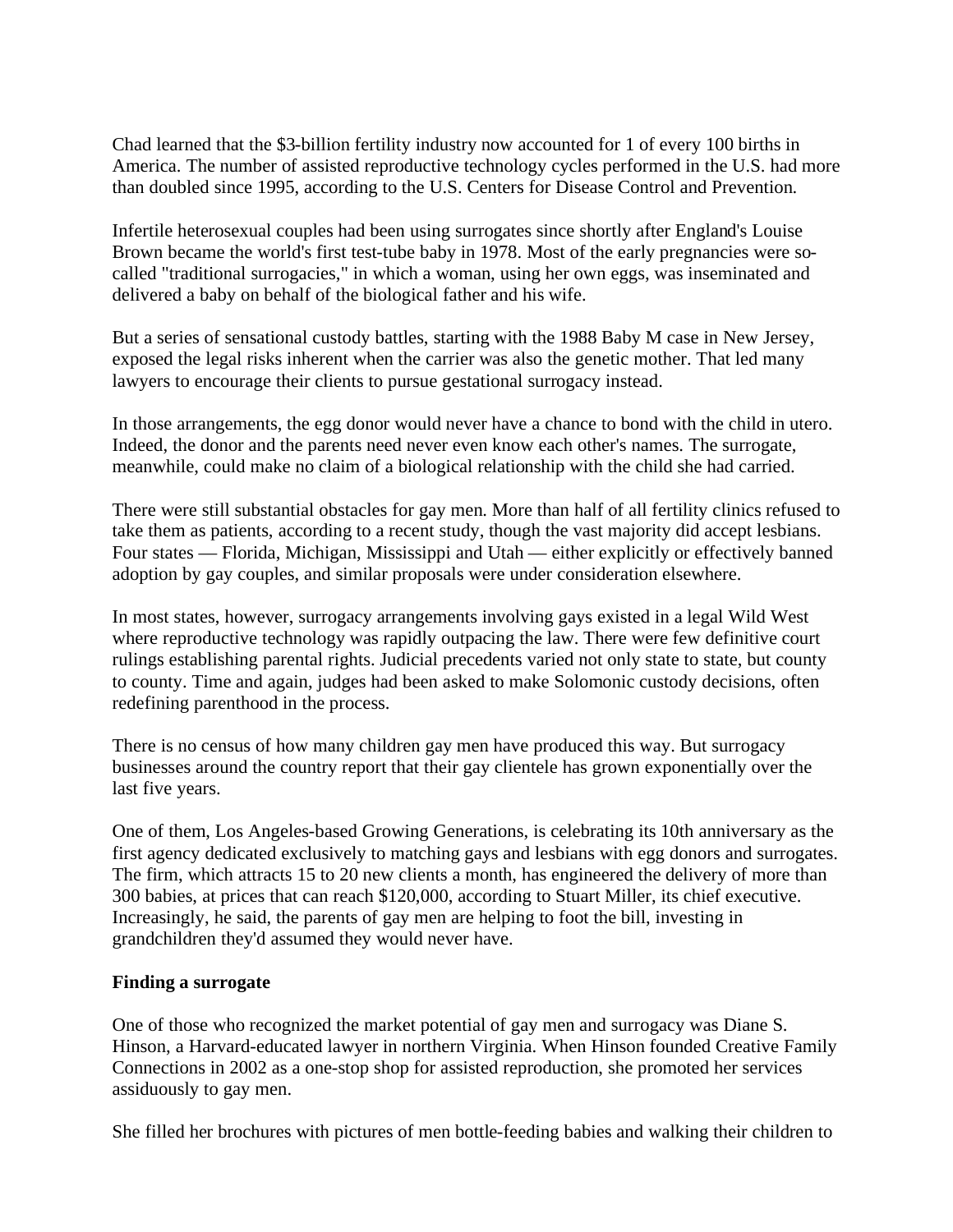school, and highlighted the firm's founding principle that "everyone can build a family." Her firm specialized in customized searches for egg donors and surrogates, but also monitored medical procedures and crafted contracts to ensure that "the most important thing you have ever created — your child — is fully protected."

Late in 2003, Chad and David hired Hinson's firm to help them navigate the surrogacy process. She warned them it would feel at times like a roller-coaster ride, and that it would not be cheap. The going rate for a surrogate was \$20,000 to carry a singleton, and \$5,000 more for twins. Legal fees, doctor bills and fertility drugs would run into the tens of thousands. There also would be incidental expenses, like a \$500 maternity clothing allowance for the surrogate.

Throughout the winter and spring of 2004, Hinson and her law partner, Linda C. ReVeal, placed a series of classified ads in weekly newspapers that circulated in suburban Maryland.

"Surrogate Needed: Help Us Start a Family," read the headline. "We have been a devoted couple for seven years and now we're ready to start a family. But we need a surrogate to carry our baby…. Could you be that special person? If you are in excellent health, not a smoker or drug user, and have completed your family, call our attorney. COMPENSATION \$20,000 + ALL EXPENSES."

The traits Chad and David wanted in a surrogate were different from those they sought in an egg donor. Appearance and genetic background would count for little. What mattered most — along with good health and a proven ability to bear children — would be stability, reliability, and compatibility on an array of highly charged issues.

Chad and David were acutely aware that once a surrogate got pregnant with their child, her body was hers to control. They could not force her to selectively reduce in the event she carried multiple fetuses. They could not force her to abort if tests detected a terrible abnormality. It was important, therefore, to make their views plain from the start, to find a surrogate who would defer to their wishes, and to write their agreement into a contract.

Responding to a questionnaire from Hinson, Chad and David wrote that they "would love to have twins" and "would happily accept triplets." They said they would "accept fetal reduction for triplets at the surrogate's discretion," but would "ask for fetal reduction for any amount greater than three."

As for abortion, they wrote: "If the pregnancy became life-threatening for the surrogate, we would consider therapeutic abortion. We would request to terminate the pregnancy if there was a significant possibility that the baby would not survive the birth or would suffer significantly after the birth because of a genetic abnormality."

The questionnaire asked whether they preferred one gender over the other, because some clinics employed sperm-sorting techniques that could increase the odds. "We would be happy with either a boy or a girl," they answered, "or both."

Hinson and ReVeal targeted Maryland for their search because the state had no laws regulating surrogacy. For several years, judges in friendly jurisdictions like Baltimore had been granting second-parent adoptions to non-biological parents in gay relationships. (Surrogacy for pay was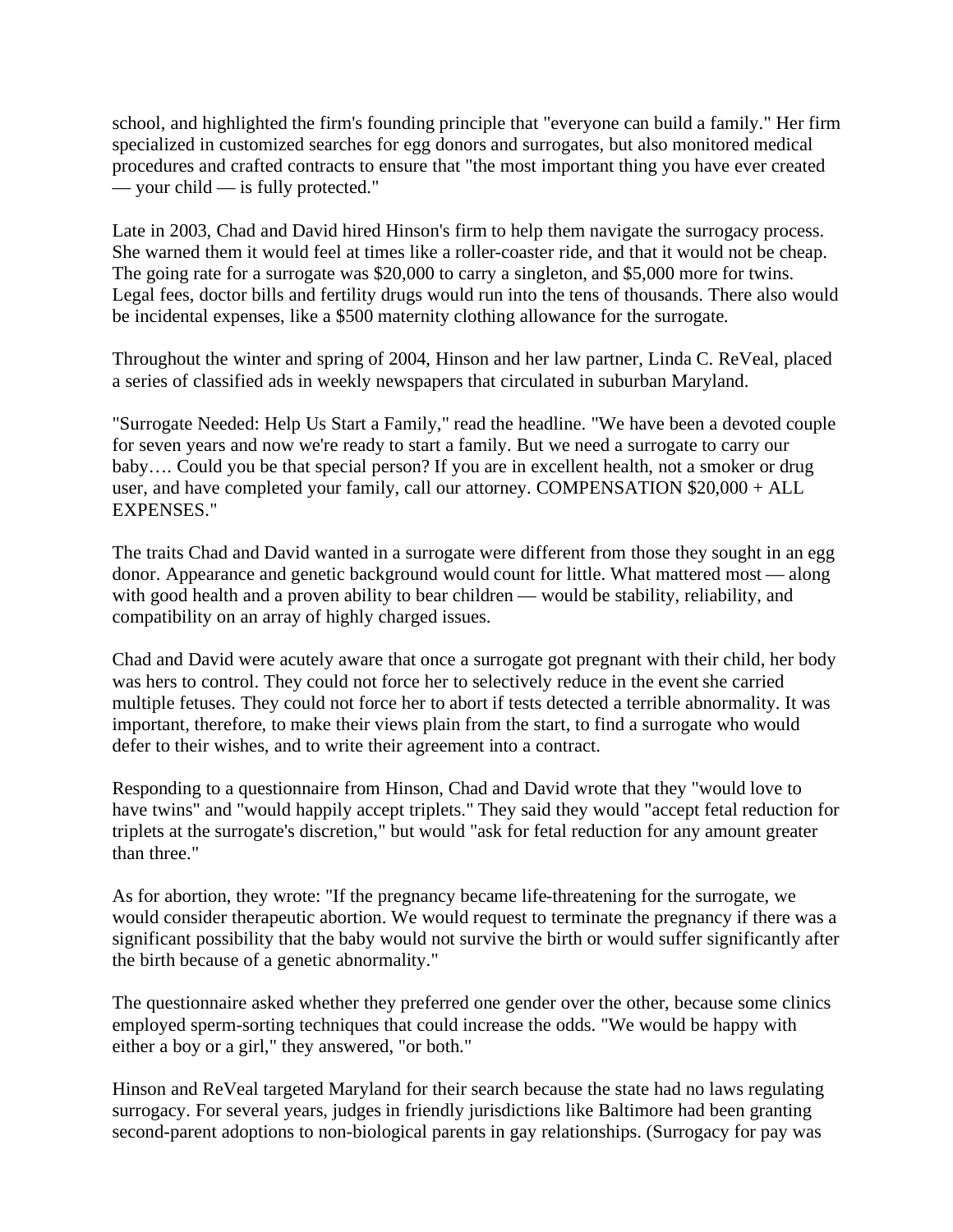illegal in the District of Columbia, where Chad and David lived, and in several other states.)

When their first ad did not generate much response, Hinson and ReVeal tweaked the copy, with one version imploring: "HELP US BECOME DADS." Some surrogates, they had learned, preferred working with gay men rather than infertile women, who might carry the baggage of past failures. Womb envy, it was called.

The lawyers never knew quite what to expect when they visited the homes of the women who responded to their ads. While ReVeal sized up a prospect's reliability to keep appointments and take medications, Hinson would excuse herself to the restroom, surreptitiously inspecting it for grime and other signs of dereliction.

"Are you prepared for this commitment?" ReVeal would ask. "This is more important for these parents than anything they've ever done. You're changing somebody's life profoundly, fundamentally, for good."

Some candidates lost interest; others were quickly jettisoned for failing a criminal background check or for being obese, a risk factor for pregnancy complications. In some cases, religious views might make it difficult to reach agreements on abortion, or messy personal lives might pose other concerns.

"We try to avoid situations that are too complicated," ReVeal explained. "It's always a red flag if there's three or four or five children by different fathers. It's not a moral judgment. There are just too many details."

In checking out one respondent to the ad for Chad and David, Hinson and ReVeal found themselves on a front porch in a tough Baltimore neighborhood. There was a large poster of a glowering gun barrel in the window. "If you come here tonight," it warned, "you won't be here tomorrow morning!" After repeated knocking, a woman came to the door with a baby and asked to reschedule because she had spent the night in the emergency room. They told her thanks, but no thanks.

### **A biological question**

At Hinson's request, Chad and David had been working diligently on a "Dear Potential Surrogate" letter. When candidates responded to her advertisements, she liked to reel them in with a direct appeal from the intended parents.

They wrote from the heart about their Southern upbringings, their contrasting personalities, their common values. They described Chad as "a loving person who expresses himself more softly and empathetically," and David as "a firestorm of confidence and humor, tempered with a trusting soul and an honest heart."

"Through grace we found each other and have forged a wonderful life together," they wrote, "but the challenge of building a family still stands before us…. We will make good parents because we have abundant love and dedication ready to give our child. We have a real view of the world and we know there will be good times, great times, and hard times all wrapped up into the raising of a child. We want the fullness of the experience."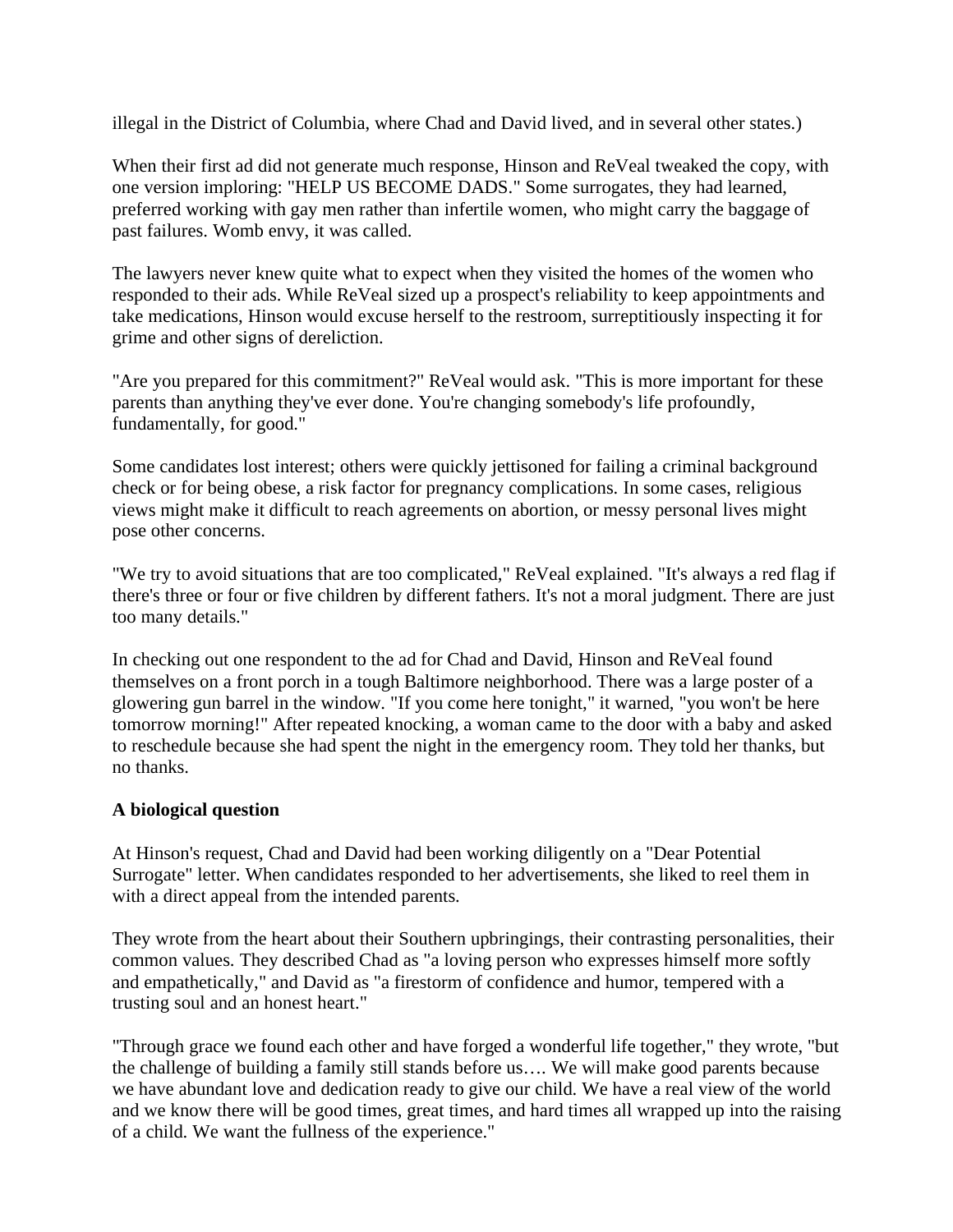As Hinson and ReVeal screened respondents, Chad and David made other preparations for parenthood. They signed up for a "Maybe Baby" class for gay men. Chad filed papers to take David's surname, despite being the last male Hodge in his line. They opened negotiations over first names, jotting down dozens of combinations.

They also began tackling a more awkward decision: Which of them would be the genetic contributor?

Both had donated sperm — David in November, when it seemed that Chad's sister might be their egg donor, and Chad in December, when it seemed that the donor might be David's sister. Their samples remained frozen at the Fairfax Cryobank.

In their earliest discussions, Chad had volunteered David for the job. "You're cuter," he had said. "You don't wear glasses and you come from a real creative family."

But the two men also had another imperative. Chad and David wanted to do anything they could to make sure that both fathers would be viewed equally as parents. And they thought that might only be feasible if they kept the identity of the biological father a mystery.

Chad said it didn't really reflect any internal insecurity. "In my heart, I will know that whether or not I am the biological contributor to these children, I will be a complete and whole parent," he said. "I can say to them without a doubt that they would not be here if it weren't for my efforts to create them."

The issue had more to do with how they would be perceived by a world that might not know what to make of their family. They knew that friends and strangers would ask who the father was, and that they would find the question offensive.

In particular, they did not want one of their families to feel more invested than the other because of genetics. They decided the safest course would be to keep the secret even from themselves.

"In the ambiguity of paternity, I think there's an implication of equality," Chad said. "We'll both equally be fathers in the eyes of whoever we're talking to because we can't give them a definitive answer."

"The best answer," David said, "would be, 'Well, your guess is as good as ours.' "

David reasoned that in an ideal world they would both have an equal chance at being the biological contributor. Maybe their sperm could be mixed before fertilization. Clinics in California had been doing that.

Hinson had heard of yet another approach, also from California, known as dual embryo transfer. Egg donors, after being shot full of hormones, typically produced 10 to 20 eggs rather than one. If they fertilized half the eggs with Chad's sperm and half with David's, and kept the batches separate, they could transfer one embryo from each. They might get twins, each with the same genetic mother and a different biological father. If only one embryo took, paternity would be unknowable without DNA testing.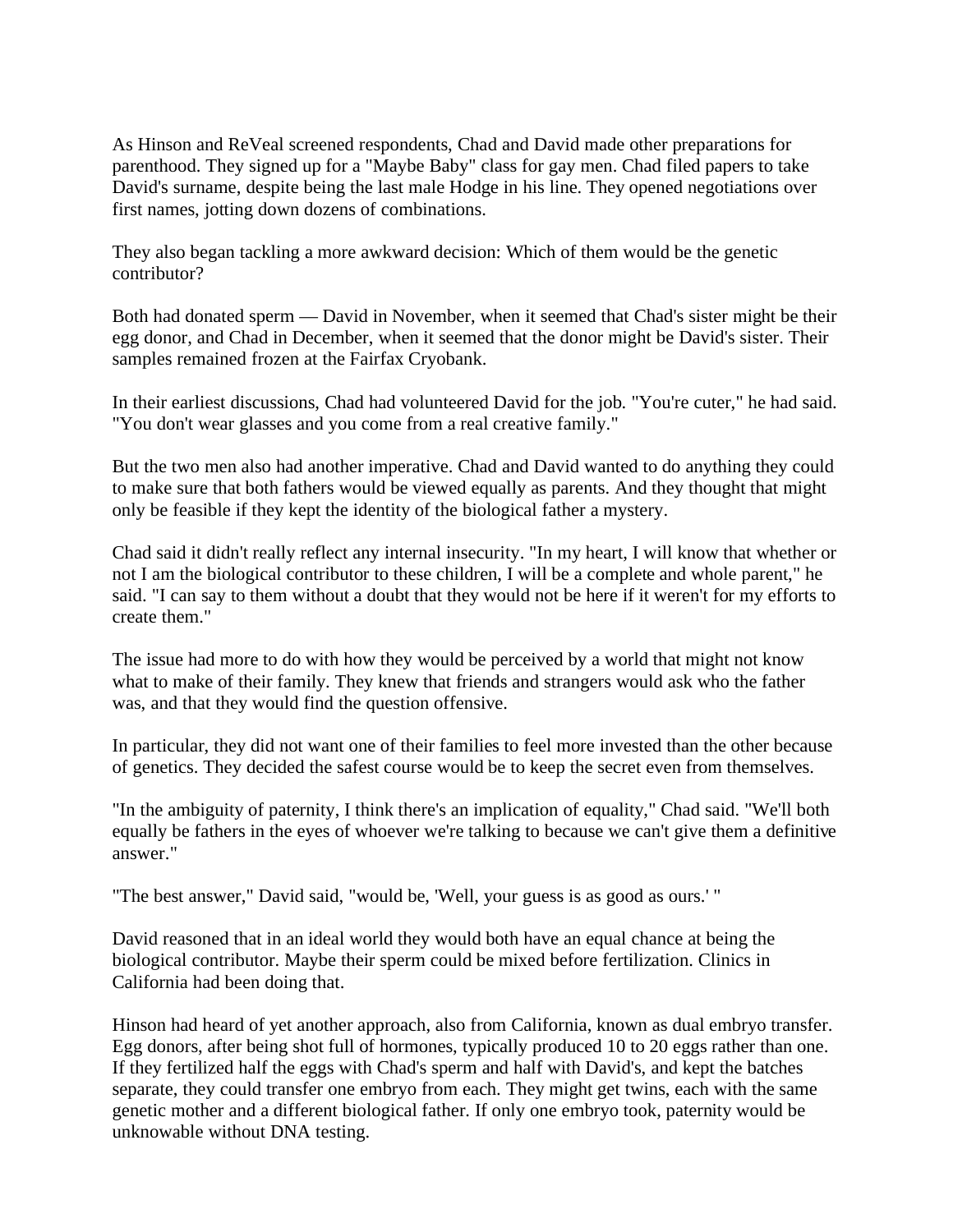In late April 2004, the fertility clinic contacted Chad and David to let them know their thirdranked egg donor had become available. Lacking a surrogate, they had to pass — another letdown.

But the next week, they received a flurry of e-mails from Hinson. She and ReVeal had checked out a promising surrogate candidate, a college student from Frederick, Md. Her name was Whitney Cruey, and she was waiting tables while studying to be a teacher. She had responded to an ad for another gay client, but he had already found a surrogate.

Whitney, who had just turned 25, was the single mother of a 2-year-old girl, and thus a proven carrier. After a three-year marital separation, her divorce was nearly final, and she had a boyfriend who supported her interest in surrogacy. Relatives and co-workers described her as determined and responsible, a good mother with a healthy vegetarian lifestyle.

Hinson e-mailed Chad and David that she had sent Whitney their letter. "She said you sound just wonderful and that she would love to help you by carrying your child!" Hinson wrote. "She is very sweet and we think you will be a really good match. She is definitely more like Chad than David, in that she is more on the quiet side."

Studying Whitney's profile, Chad and David sensed they would line up on the major issues. She had written that she would rather not abort in cases of birth defects or multiples, but would defer to the parents. Not only would she be comfortable with their active involvement, she would expect it. After the birth, she would appreciate an occasional card or picture, but would be fine without additional contact.

"As much as this baby might become part of my body, it would not be mine," she wrote.

A few days later, Hinson had other news. She had been getting so many responses to ads for egg donors that she had decided to create a pool for the ones she could not immediately match. If Chad and David wanted to pick from that pool, she could shave a few thousand dollars off her fee.

They asked Hinson to send them profiles.

#### **The egg hunt**

On a Monday morning in November 2003, a pretty young office manager named Jessica had been riding Washington's Metro from the Pentagon station to McPherson Square. As she flipped through the Washington Post Express, a free tabloid for commuters, her eyes fixed on an advertisement: "Help Me Become A Dad: Special Egg Donor Needed." It had been placed by Hinson and ReVeal for a well-to-do gay client named Scott, who was offering \$10,000, double the going rate.

Jessica normally didn't pay attention to ads. But on each successive commute that week, she found herself drawn to the illustration of a man tossing a child in the air. It touched her that some man wanted a baby so badly he would offer \$10,000 just for a chance. "I've now noticed this ad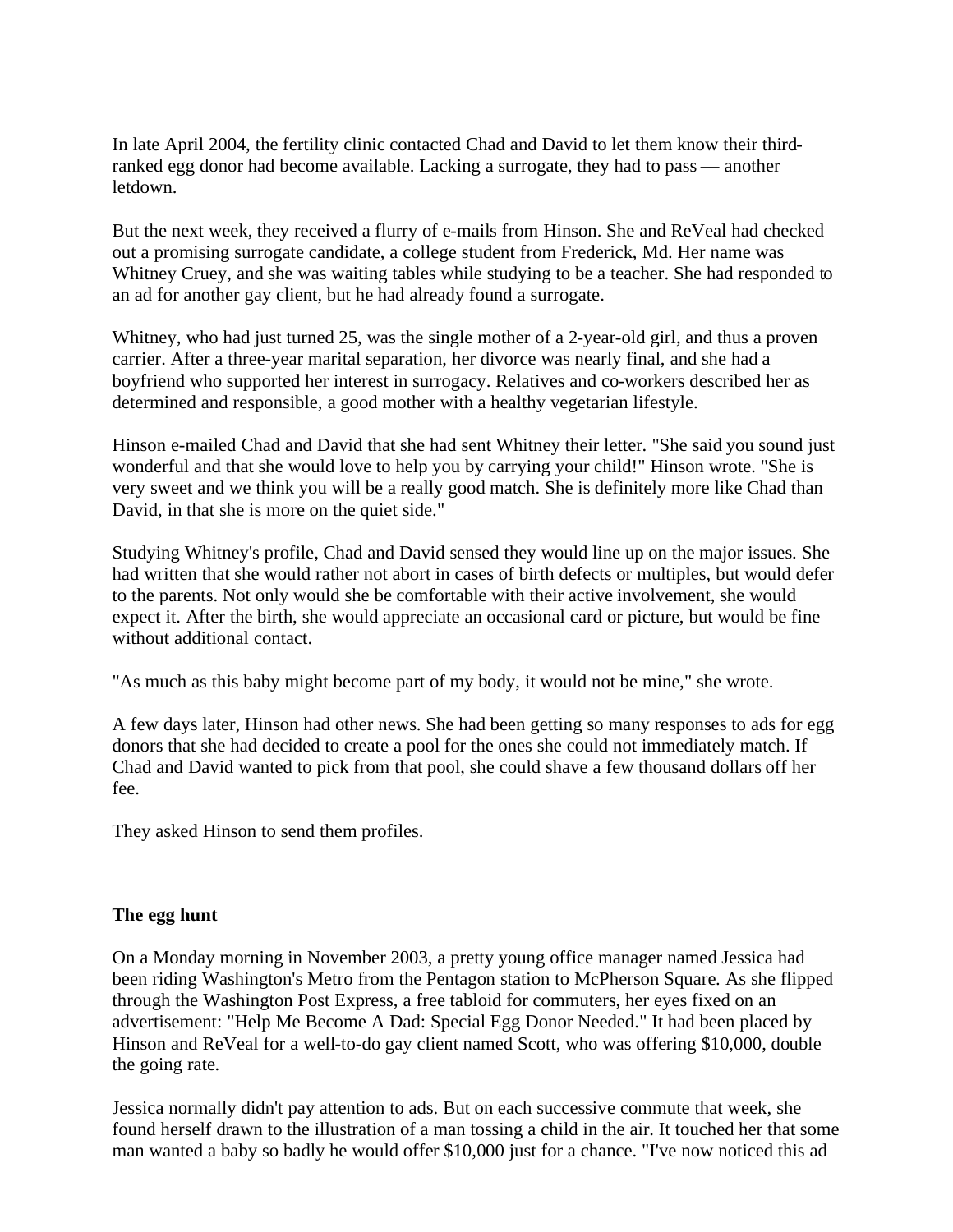five days in a row," she told herself. "Maybe I should act on it."

She sent Hinson an e-mail. "Good afternoon. My name is Jessica, and I am a 24 year old professional Caucasion (sic) female. I am in excellent health, as is my family. In fact, several of my family members have lived to be older than 95! I am a petite 5'5, 120 pounds with blond hair and green eyes. I am well educated, intelligent and very athletic … Though I have never donated an egg before, I think helping someone have a child is a wonderful gesture, and would love to help your client produce the child he so longs to have."

Jessica hadn't known for sure that Scott was gay until ReVeal wrote her back. It only mattered to her because her boyfriend was on the conservative side and might be more supportive if she donated for a straight couple.

The lawyers met with her over lunch and liked her instantly. "She is easygoing, humorous and very self-assured," they wrote in their file notes. "She is the sort of person you would hire on the spot in a job interview."

When Scott picked someone else, Jessica wound up in the agency's pool of unmatched donors. It didn't bother her that her fee might be smaller. She made a good living — \$60,000 a year — and the money was somewhat incidental.

In May, Hinson sent three egg donor profiles to Chad and David, saving her highest praise for Jessica. The men were impressed that there was virtually no history of disease in her family. David thought her picture made her look a bit like his sister. And when he read that she considered herself a perfectionist, and that her closets were "extremely organized," he felt the beginnings of kinship.

Hinson, assuming the role of 21st century matchmaker, also sent Jessica the letter from Chad and David. It made Jessica appreciate just how dependent they were on others to fulfill their dreams. "Please let them know that I would love to meet them in person," she wrote back.

For clients who were interested, and many were, Creative Family Connections would arrange a semi-anonymous meeting — first names only — between intended parents and a prospective egg donor. In an arrangement where so much depended on trust, even a fleeting introduction could provide comfort that couldn't be mined from a database.

Hinson set up an early lunch one Thursday at a Thai restaurant, far enough from Jessica's office that she would not be recognized. Chad and David felt excited, but anxious. After a long wait, they might be meeting their children's genetic mother for the first time, and for the last. Would they like her? Would she like them? Chad had already warned David to keep his foot out of his mouth. Please, he begged, no clever asides about how they planned to beat the children.

They were waiting on the sidewalk when they saw her coming, striding toward them in a gray pinstriped pantsuit. The photograph had undersold. Her hair was longer and pulled back, her eyes greener, her smile more radiant, and there was a confidence the camera hadn't captured.

As Hinson made introductions, David couldn't contain himself: "Oh, you're even prettier than your picture." Chad hoped it hadn't sounded like a left-handed compliment.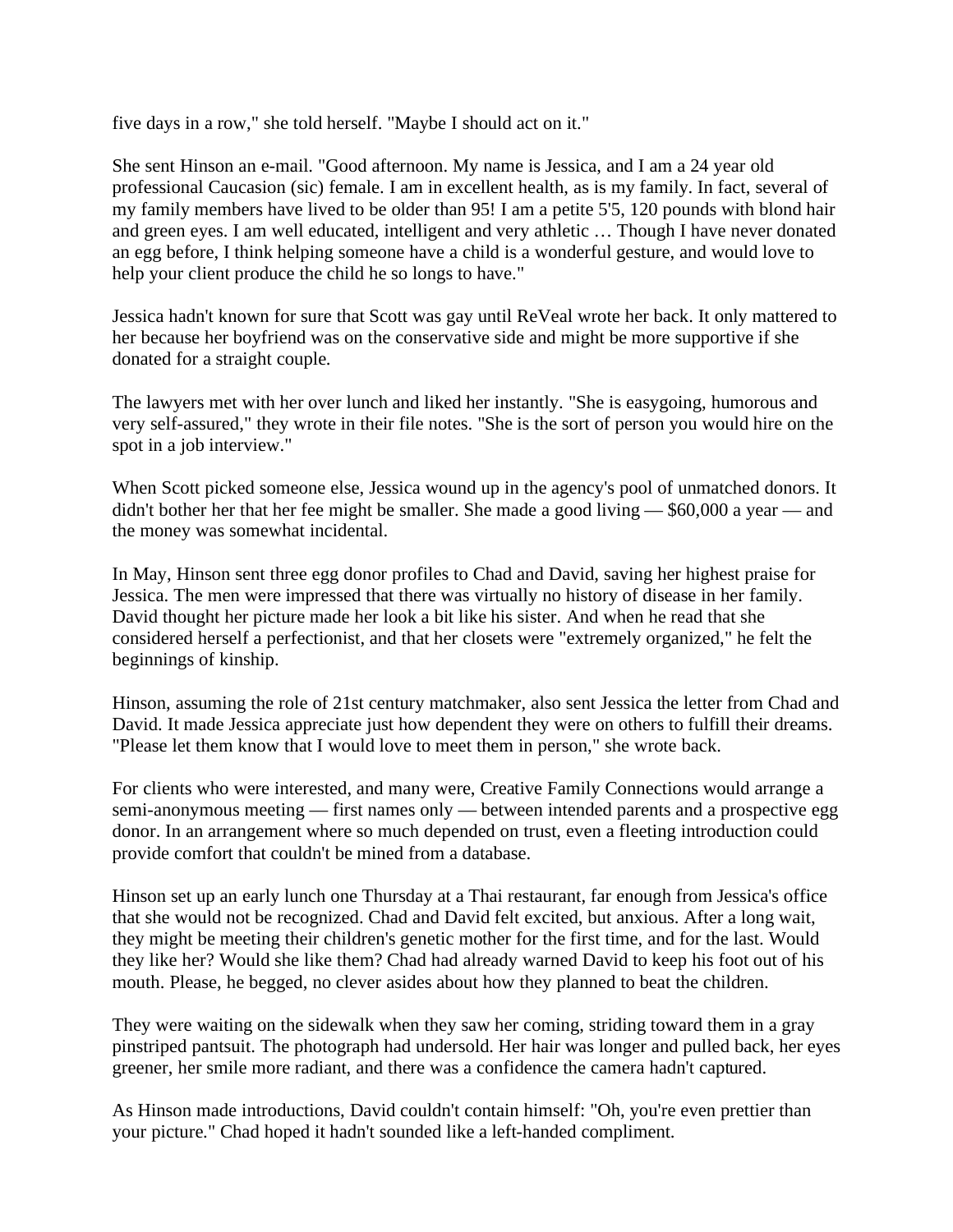They asked for a private table. It was awkward getting started. How do you negotiate with a stranger for an egg? There was some chitchat about movies and home repairs. David was talking a mile a minute, as he was prone to do when excited.

Hinson encouraged Jessica to talk about herself. She said she had enjoyed a conventional childhood in Southern California but had been exposed there to many nontraditional families. She talked about coming east for college, and deciding to stay when she landed a job with a national trade association.

She pulled out baby pictures of herself as an adorable towhead. Chad and David asked about personality traits, whether there was mental illness or addiction in her family (no and no), even her favorite foods. Ice cream, she said, and broccoli and lasagna.

As she spoke, David couldn't stop smiling inside. It might as well have been Julia Roberts sitting across the table. "This is so perfect," he thought. "How in the world did this end up happening this way?"

David asked Jessica why she wanted to do this, and she told them about the ad. "I want to help someone," she said. "I've got these eggs. I don't need them. I've taken good care of myself for 25 years. Someone should get the benefit."

David blurted out that Chad's sister had once joked that a woman's unused eggs just got flushed down the toilet anyway. He thought it would get a laugh. Instead, the table grew quiet.

"My feeling about it is very different," Jessica said. "I'm not just giving you this because it's something I'm not going to use. I'm purposefully giving this to someone because I want to help them fulfill the dream of having a family." She was making unwavering eye contact, almost staring them down. "I would never want the child to think that part of their genetics came to be just because somebody didn't need it, or needed money."

Now Jessica had a question for them. They had written in their letter that they felt they had to prove they deserved a child. She didn't understand why.

"Some people think that as gay men we need to justify why we would succeed as parents," David said. "Perhaps our approval of you is perceived to be the more important aspect, but it's also important that you feel good about the couple you're going to help."

"It's not my place to judge whether someone would be a good parent," she said.

"We wouldn't consider it a judgment on your part," David said, "but rather a choice and a willingness to be a biological contributor to the right couple. In the end, you should have the right to decide who receives your gift."

"I'd be happy to help the two of you," she said, smiling.

Jessica had to get back to work. David gave her cab fare, and they shook hands goodbye. The men were giddy all the way home. "She was an absolute gem," David said. "We could never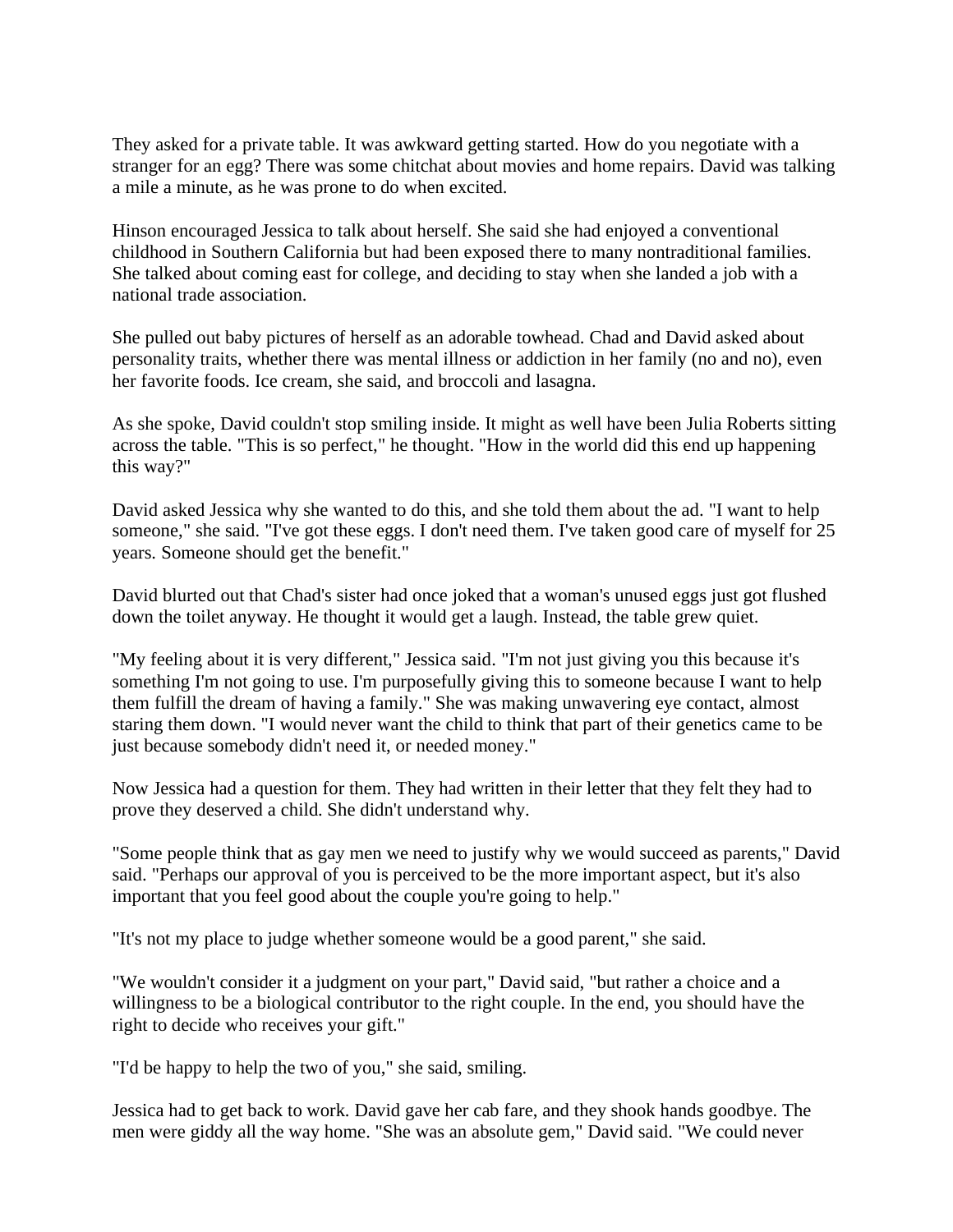have asked for a better egg."

#### **A team assembled**

The next day, Hinson had arranged for them to meet Whitney outside a coffee shop in a Bethesda mall. Whitney would be bringing her daughter, Claudia, and Hinson had coached Chad and David that surrogates sometimes judged potential parents by the way they treated children. They arrived early enough for David to duck into Nordstrom and buy Claudia a stuffed bear.

Chad and David were still buzzing from their blind date with Jessica, and Hinson had to scale back their expectations. Whitney was reserved, and could be tough to draw out. Remember, she said, they were looking for something different here — a carrier, not an egg.

Whitney arrived in a black tank top that exposed the tattoo on her shoulder. As she introduced herself, Chad caught a glimpse of the silver stud in her tongue. Claudia clung to her side, and seemed unsure when David offered her the bear.

At Hinson's urging, Whitney summarized her life in terse snippets — her childhood in an Appalachian coal town, her broken marriage to a Mexican immigrant, her pregnancy by a coworker at the restaurant. She explained that her flirtation with surrogacy had begun during conversations with her manager, whose wife had miscarried several times. Claudia had brought so much meaning to her life, and she wanted others to experience it.

Whitney wasn't desperate. She cleared \$400 or \$500 a week at the restaurant, and shared her \$860 rent with her boyfriend, Cory. But a \$20,000 fee would nearly double her income for the year, and she had student loans to repay. She had heard arguments about surrogacy and class exploitation, from her mother among others. She didn't see it that way. "To an extent, it's like renting your body out," she said, "but it's not like I'm being forced to do so. I'm not in a position where I need that money in order to eat. There probably are people like that, but we live in a capitalist society and this is the way things work."

Hinson guided Chad, David and Whitney through a discussion of the difficult choices they might face.

Whitney seemed relieved by the men's assurances that they would not terminate a pregnancy just because tests revealed Down's syndrome or some other disability. On the other hand, they said, if doctors forecast great suffering and a brief life, they would want to consider abortion. Whitney agreed it should be situational and that she would defer to them. She agreed to carry twins if necessary, and triplets so long as doctors approved.

Whitney did not ask a single question about money. But she repeatedly assured Chad and David she would not get attached to their child.

"I'm looking at it like I'm helping watch someone else's kid for a few months," she said. "I know I'm going to have a connection with this child, but the day it's born that's going to have to change. I'll have nine months to talk myself into it."

Whitney liked the way Chad and David interacted with Claudia, and with each other. Her gut